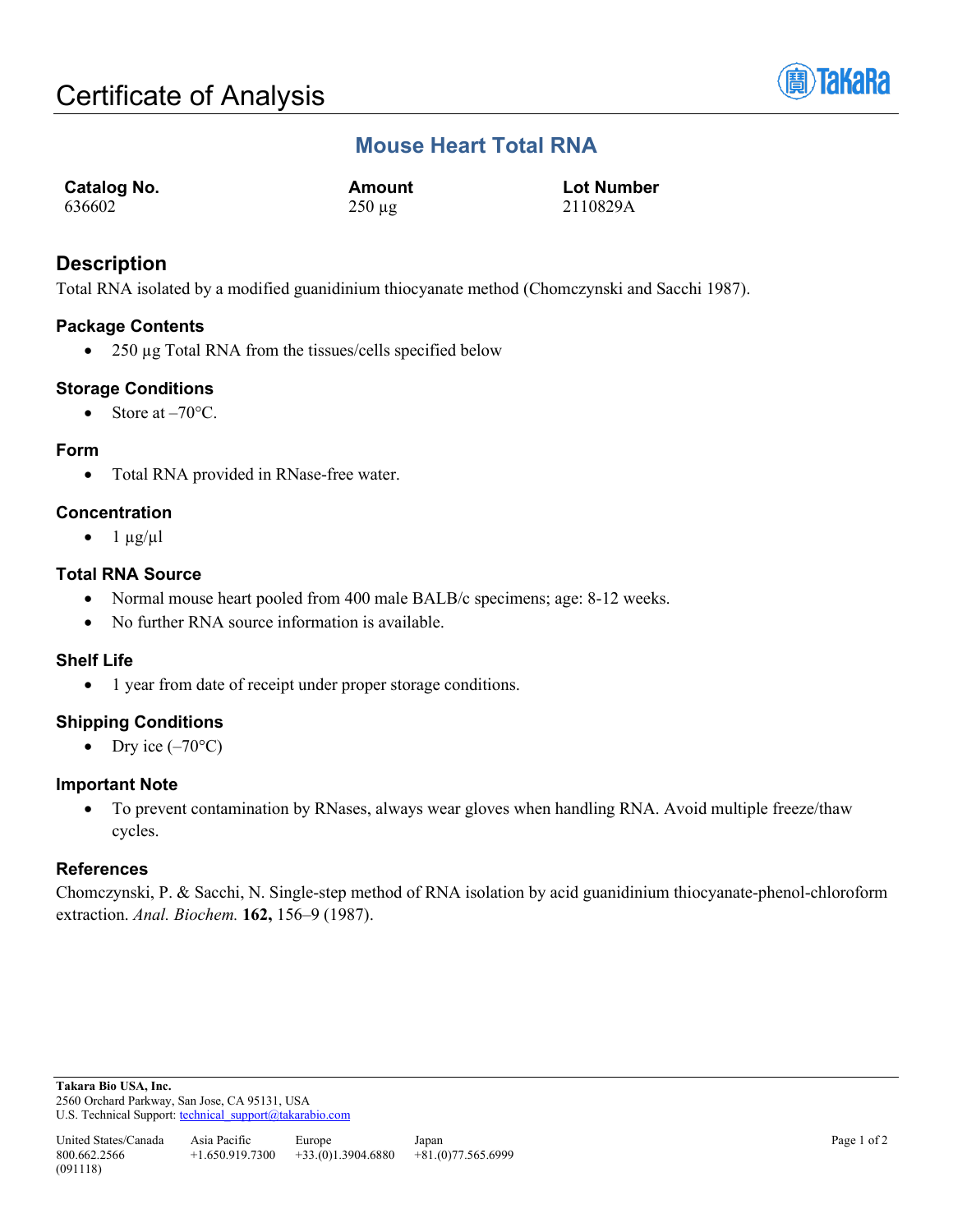# Certificate of Analysis Cat. No. 636602

Mouse Heart Total RNA

## **Quality Control Data**

This lot of total RNA was analyzed by capillary electrophoresis (CE) using an Agilent 2100 Bioanalyzer. The actual electropherogram trace for this RNA is provided below. RNA concentration and purity were evaluated by UV spectrophotometry.

Both the area ratio of the 28S/18S rRNA peaks, and the proportion (relative percentage) of these two peak areas to the total area under the electropherogram provide reliable quantitative estimates of RNA integrity. For both of these criteria, this sample meets or exceeds our standards for high-quality total RNA.



It is certified that this product meets the above specifications, as reviewed and approved by the Quality Department.